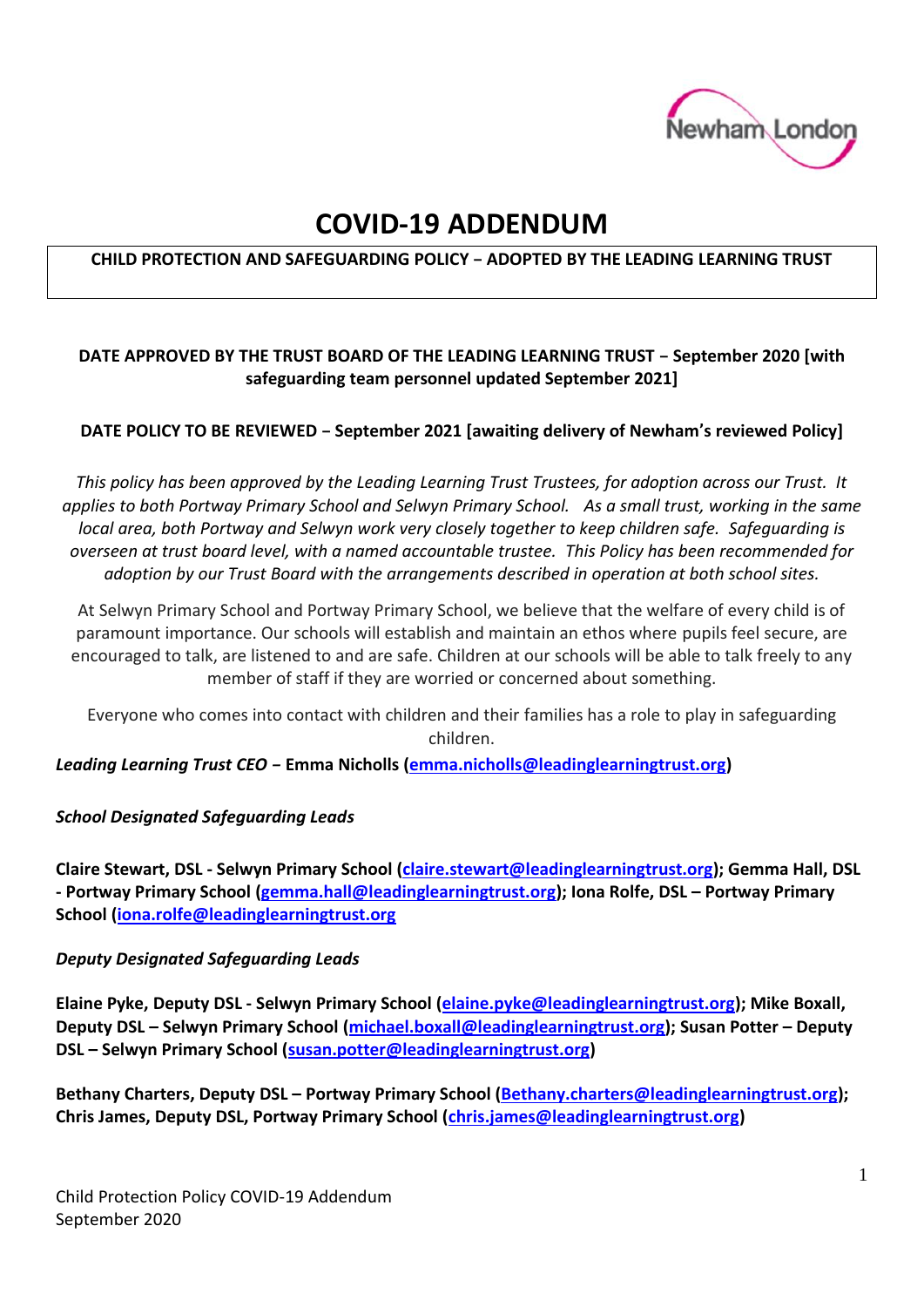*Trust Board designated Safeguarding Lead* – **Janette Ballard (Vice Chair) (janette.ballard@llt.org.uk)** *Chair of the Leading Learning Trust* **– Steve Loganathan [\(steve.logans@llt.org.uk\)](mailto:steve.logans@llt.org.uk)**

*Chair of Governors, Portway Primary School* **– Jenni Rhodes [\(jennifer.rhodes@llt.org.uk\)](mailto:jennifer.rhodes@llt.org.uk)** *Chair of Governors, Selwyn Primary School* **– Alex Saunders [\(alex.saunders@llt.org.uk\)](mailto:alex.saunders@llt.org.uk)**

*This policy addendum is available on our school websites and also on request from our school offices. We inform parents and carers about this policy when their children join our schools and through the school newsletter. It should be read in conjunction with the Trust's Child Protection and Safeguarding Policy.*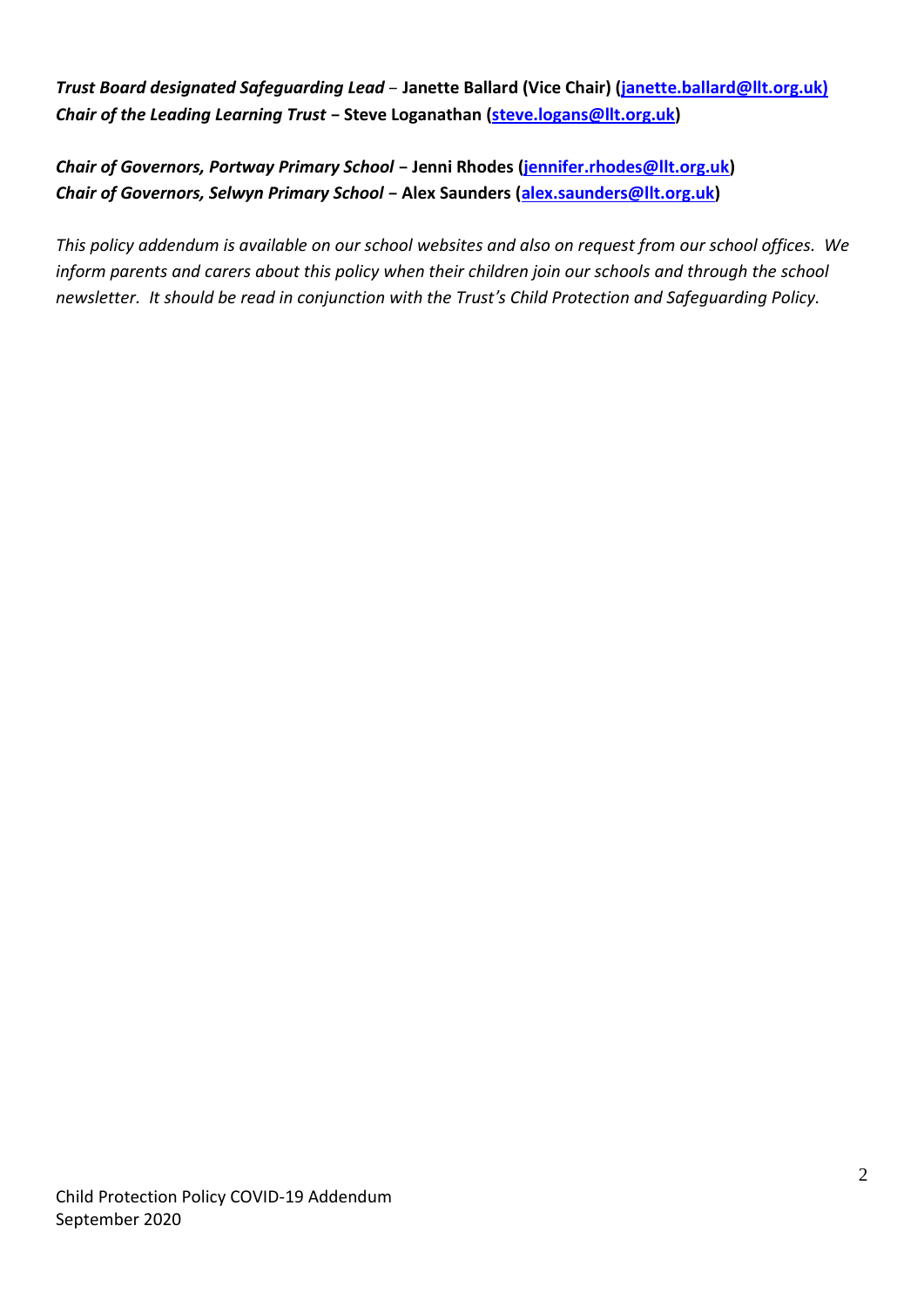## **Contents**

- 1. Scope and definition
- 2. Safeguarding principles
- 3. Designated Safeguarding Lead (DSL) and Deputy arrangements
- 4. Reporting concerns
- 5. Safeguarding Children
- 6. Mental Health and Wellbeing
- 7. Online safety
- 8. Contact Plans
- 9. Working with other agencies
- 10. School Attendance
- 11. Working in Partnership with Parents and Carers
- 12. Staff recruitment, induction and training
- 13. Monitoring Arrangements
- 14. Links to other Policies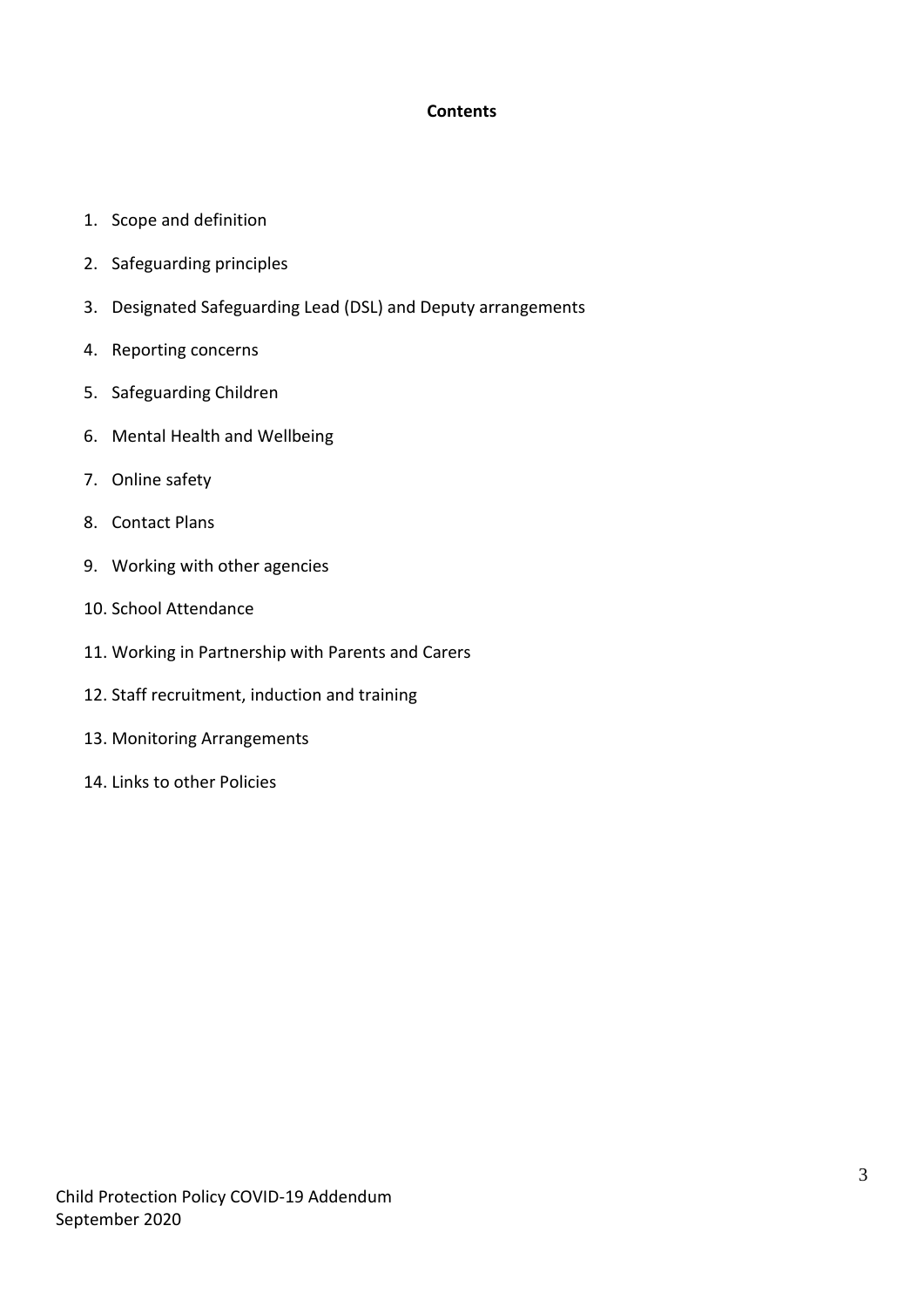# **1. Scope and Definitions**

This addendum to our Child Protection and Safeguarding Policy dated September 2020 applies from the period of the schoolsfull reopening (07 September 2020) following the COVID-19 arrangements, and reflects updated advice from the Newham Safeguarding Children Partnership and the London Borough of Newham.

It sets out changes to our normal child protection policy in light of the Department for Education's guidance Covid-19 Guidance for full opening: schools (DfE 2nd July 2020, updated 28 August 2020) and Coronavirus (Covid-19) - Safeguarding in schools, colleges and other providers guidance. (DfE updated on 20th May 2020).

Unless covered here, our normal child protection policy continues to apply.

The Department for Education's (DfE's) definition of 'vulnerable children' includes those children who:

- Have a social worker,
- With a child protection plan
- Are assessed as being a Child in Need (CiN)
- Looked after by the local authority
- Has an education, health and care (EHC) plan

# **2. Safeguarding principles**

We welcome all our children back into school and although due to Covid-19 we are operating in a different way, we will still have regard to Keeping Children Safe in Education 2020, and will follow these important safeguarding principles:

- The best interests of children will always continue to come first.
- If anyone has a safeguarding concern about any child, they should continue to act on it immediately.
- The Designated Safeguarding Lead (DSL) or Deputy should be available at all times or a member of the Senior Leadership team will act in their place.
- It is essential that unsuitable people do not enter the school workforce or gain access to our children.
- Children should continue to be protected when they are online and accessing remote learning online.

## **3. Designated Safeguarding lead (DSL) and Deputy DSL arrangements**

The Designated Safeguarding Lead (DSL) or Deputy will be on the school site and will have as much time as needed to support children and staff regarding any new concerns as children return to school.

In the event, our DSL (or Deputy) cannot be in school, they can be contacted remotely by:

*Portway*: Gemma Hall: 07741632027 or gemma.hall@leadinglearningtrust.org

*Selwyn*: Helen Mawer: 07741906936 or helen.mawer@leadinglearningtrust.org

Where there is no Designated Safeguarding lead (DSL) or Deputy available on site (due to sickness or other circumstances beyond our control), a member of the Senior Leadership Team (SLT) will take responsibility for safeguarding and will inform all school staff and volunteers of this by email.

The Senior Leader will be responsible for:

liaising with the off-site DSL (or deputy) where possible;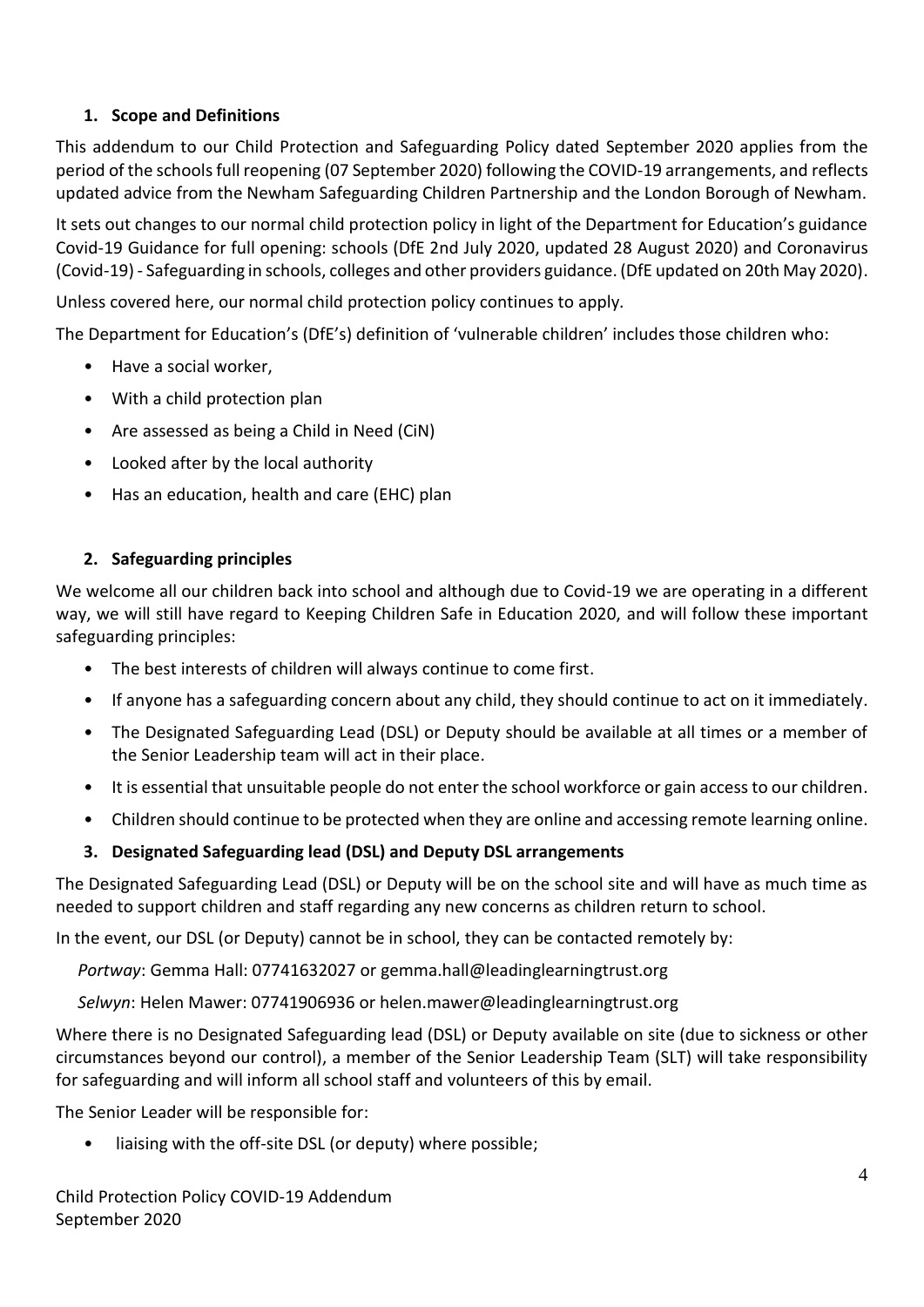- identification of vulnerable children in school;
- updating and managing access to child protection files, where necessary;
- liaising with children's social workers where they need access to children in need and/or to carry out statutory assessments;

The Designated Safeguarding Lead (DSL) and Deputy (DSL) will keep up to date with safeguarding developments and training.

The Designated Safeguarding Lead (DSL) and Deputy will identify and monitor the attendance and wellbeing of vulnerable children.

# **4. Reporting concerns**

All staff and volunteers must continue to report any concerns to the Designated Safeguarding Lead (DSL) or Deputy (or Senior Leader taking responsibility) immediately if they have concerns about a child. It remains vitally important to do this, both for children that are attending school and those not attending for any reason including self-isolation or anxiety.

All staff will continue to work with and support children's social workers, where they have one, to help protect vulnerable children.

# **5. Safeguarding children**

Staff and volunteers are aware that this difficult time has potentially put all children at greater risk of physical and emotional harm. Staff and volunteers will continue to be alert to any signs of abuse, or effects on pupils' mental health and wellbeing that are also safeguarding concerns, and act on those concerns immediately in line with the procedures set out in the school Child Protection and Safeguarding Policy.

For children not able to attend school for any reasons including self-isolation, or anxiety, staff will be alert for signs including:

- not completing assigned work or logging on to school systems;
- no contact from children, families or carers; and
- seeming more withdrawn during any class or video calls.

# **6. Mental Health and Wellbeing**

We will continue to offer our current support for the mental health and wellbeing for all children at our schools. We will also signpost all children, families and staff to other resources offering good mental health and wellbeing support available at this time.

When setting expectations for children unable to attend school and accessing remote learning at home, staff will consider the potential impact of the current situation on both children's and adults' mental health and wellbeing.

# **7. Online safety**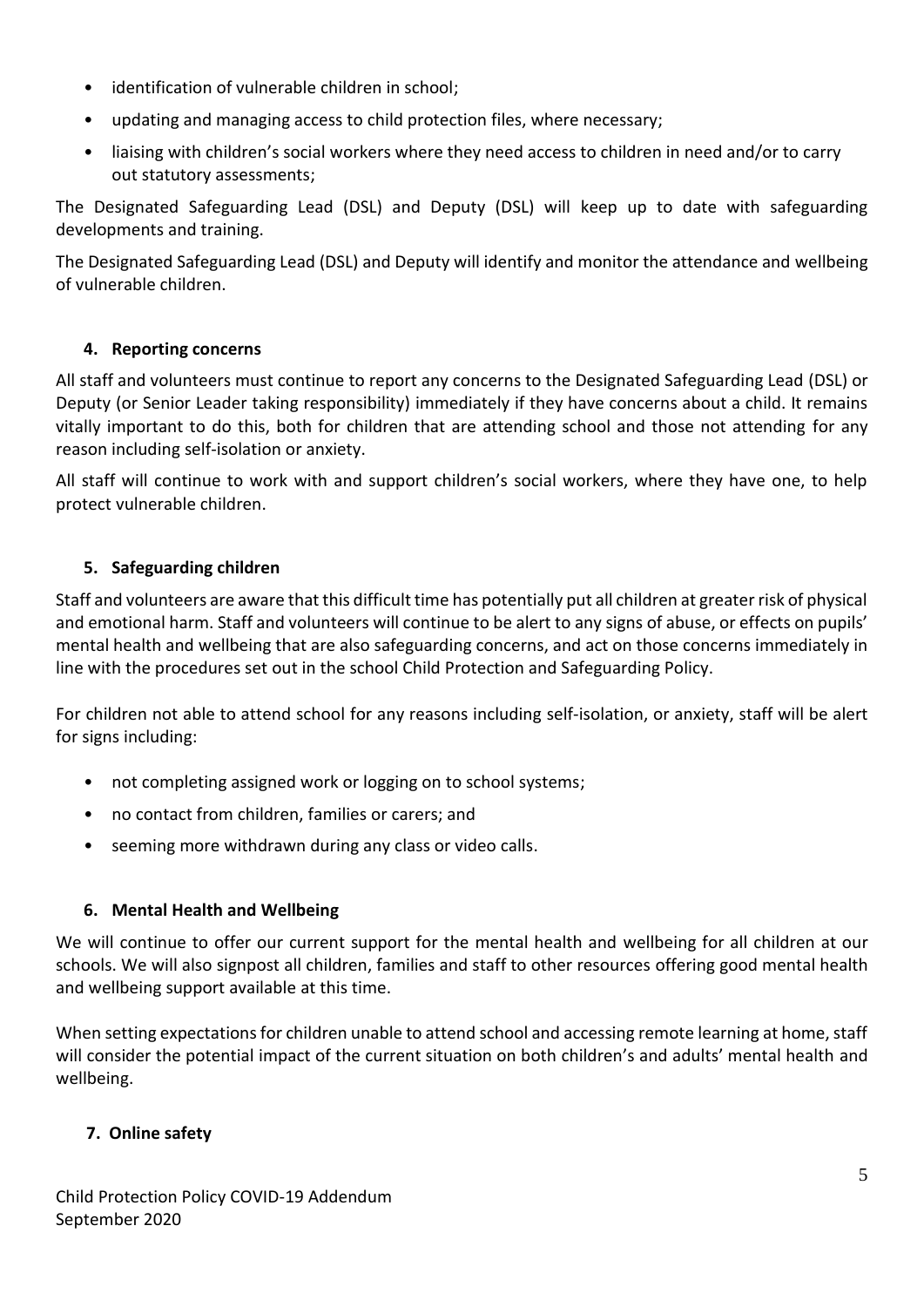#### **7.1 In school**

Both schools will continue to have appropriate filtering and monitoring systems in place for online access. These will be regularly monitored by the IT team. The team can be contacted at any time on the central Trust IT Support email account that has been monitored throughout the pandemic: [support@leadinglearningtrust.org.](mailto:support@leadinglearningtrust.org)

#### **7.2 Outside school**

Where staff are interacting with children online, they will continue to follow our existing Staff Code of conduct and IT Acceptable Use Policy.

As more children return it will be important that schools and colleges continue to provide a safe online environment for those who remain at home. Portway and Selwyn will continue to ensure that appropriate filters and monitoring systems are in place to protect children when they are online using the school IT systems at home. The dedicated Trust IT team works closely with school leaders and is responsible for ensuring the safety of all IT arrangements. It is important that all staff who interact with children, including online, continue to look out for signs a child may be at risk. Any such concerns should be dealt with as per the Child Protection Policy and where appropriate referrals should still be made to children's social care and as required, the police.

Online teaching should follow the same principles as set out in the LLT code of conduct. Staff have been asked to respond to their agreement to the ICT Acceptable Use Agreement. The Trust holds all records of these Agreements.

The Leading Learning Trust will ensure any use of online learning tools and systems is in line with privacy and data protection/GDPR requirements.

When delivering virtual speech and language sessions and/or virtual lessons, especially where webcams are used, staff will:

- ensure that they wear suitable clothing;
- use professional and appropriate language;
- only use the Google platform to communicate with pupils; and
- record the length, time, date and attendance of any sessions held.

Staff will also request that children being taught in a virtual lesson, and any other household members whose images may be captured by the webcam technology in use:

- wear suitable clothing; and
- use and appropriate language.

We will make sure all our children whether learning in school or accessing remote learning online at home, know how to report any concerns they have back to our school, and signpost them to other sources of support. As well as reporting routes back to the school this should also signpost children to age appropriate practical support including:

- Childline for support
- UK Safer Internet Centre to report and remove harmful online content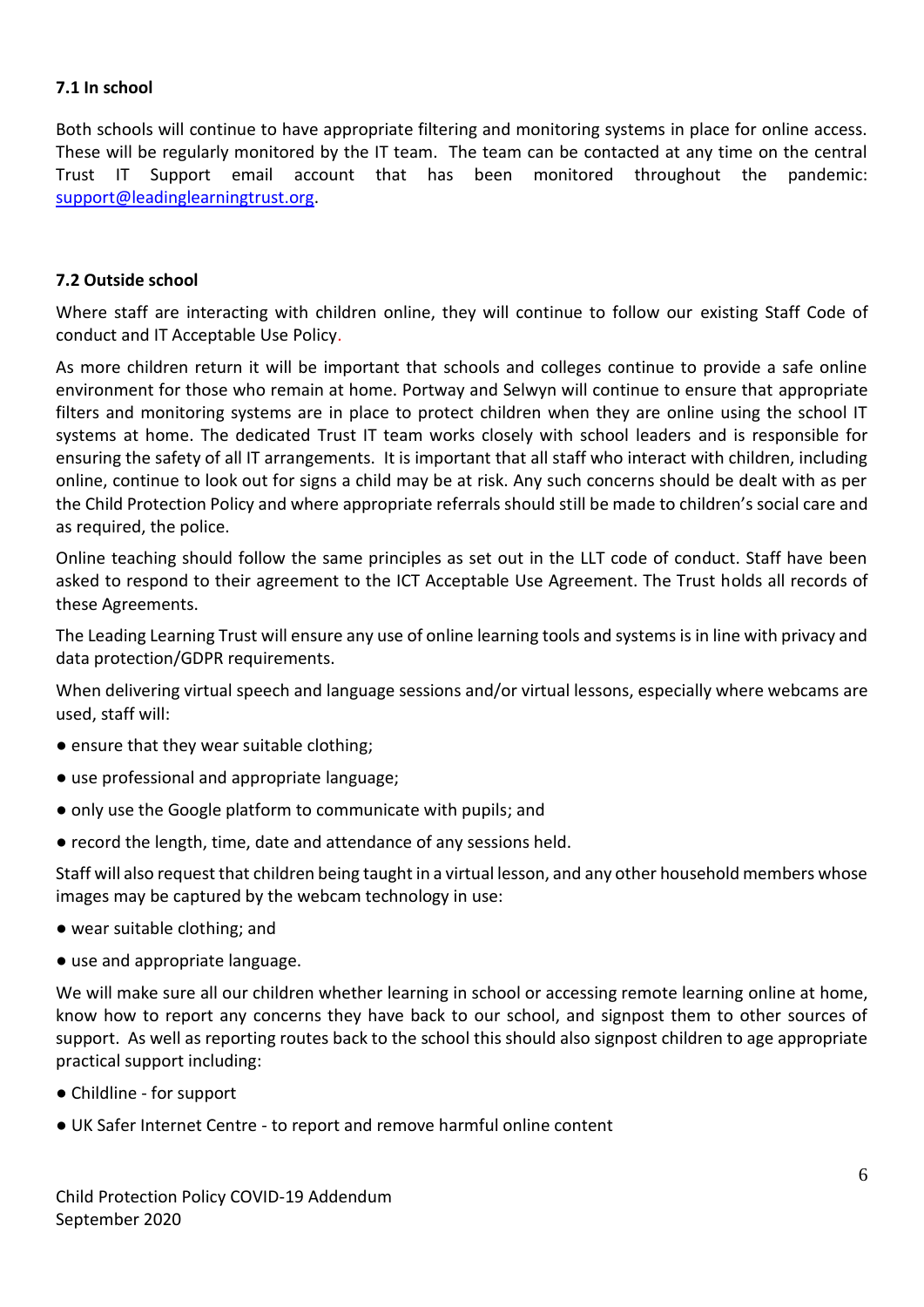● CEOP - for advice on making a report about online abuse

Staff are aware that children are vulnerable to being bullied or groomed for abuse or radicalisation online. Staff will continue to be alert to signs that a child may be at risk of harm online, and act on any concerns immediately, following our reporting procedures.

# **8. Contact plans**

We have contact plans for children with a social worker and children who we have safeguarding concerns about that are not able to attend school due to self-isolation or anxiety. School staff will be encouraged to maintain contact with those children unable to attend school and speak directly to children in circumstances where:

- They would usually attend school but are self-isolating or are anxious about returning to school; and
- Children attending off-site alternative provision

There are a small number of children about whom the schools and/or social workers have particular concerns. These children have a specific contact plan which details:

- How frequently the school will make contact.
- The name of the staff member(s) will make contact as far as possible, this will be staff who know the child and family well.
- How staff will make contact this will be over the phone, doorstep visits, or a combination of both.

We have agreed these plans with children's social care where relevant and will review them in line with any changes to the individuals' situation.

If we are unable to make contact, we will follow our usual child protection procedures and seek the support of other agencies such as Newham social care and or the police.

# Working with other agencies

We will continue to work with children's social care, and with Virtual School Heads for Looked-After (LAC) and Previously Looked-After Children (PLAC).

We will continue to update this Addendum to our Child Protection and Safeguarding Policy regularly and where necessary, to reflect any updated guidance from:

- The Newham Local Safeguarding Children Partnership, and
- The Local Authority with regards to children with education, health and care (EHC) plans, the Local Authority Designated Officer (LADO), children's social care, reporting mechanisms, referral thresholds and children in need (CiN).

# **9. School Attendance**

Our children will be returning to school for the Autumn term and we will be completing required attendance registers and following our usual procedures to follow up on non-school attendance. It is parents' and carers' duty to secure regular attendance for their child(ren) at school. We expect all children to attend school every day unless they are unwell or self-isolating.

We will: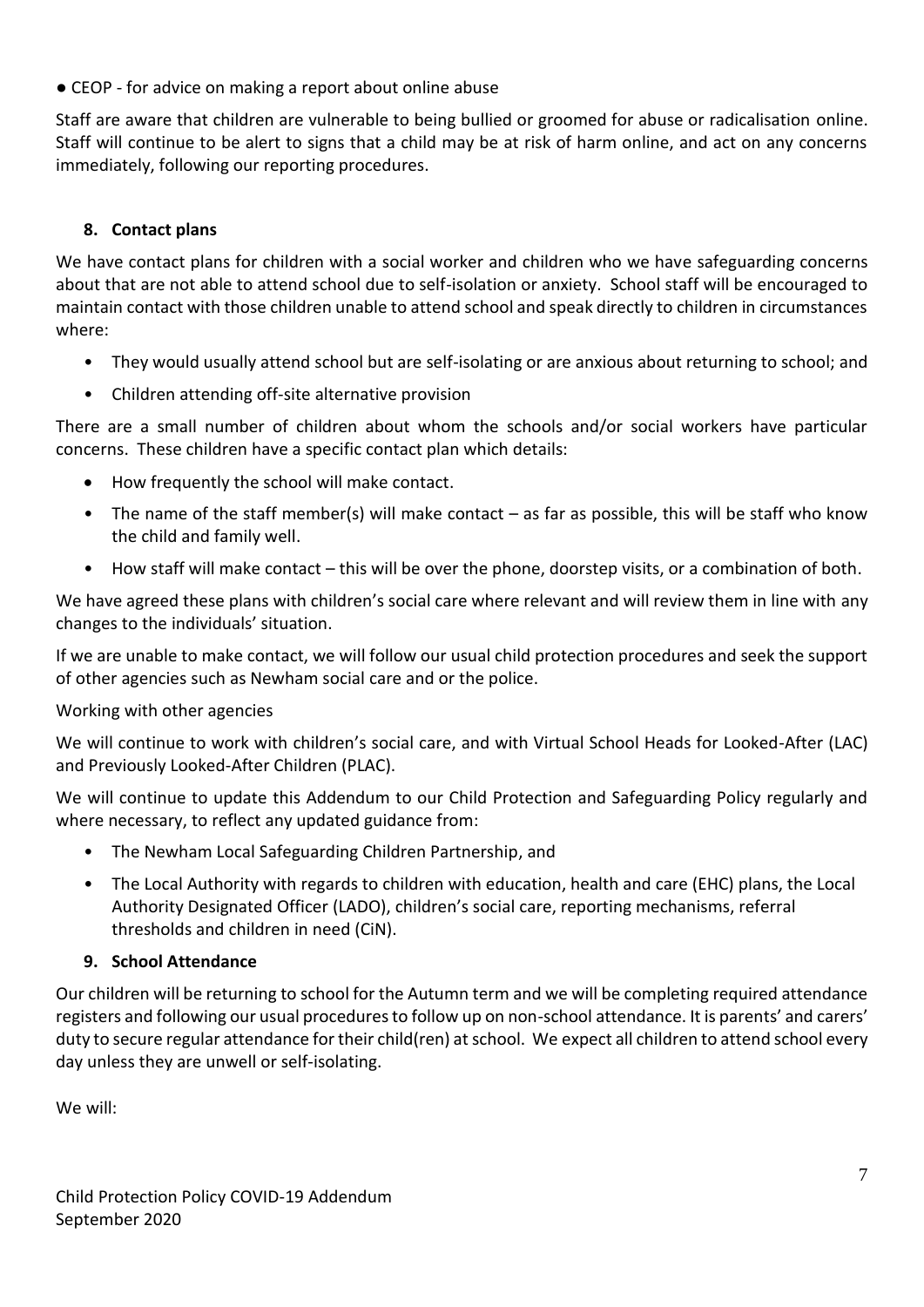- communicate with parents and children to encourage their return to school and will provide reassurance about the measures taken within school to minimise the risks;
- immediately follow up on any absence with parents or carers;
- notify their social worker, where they have one; and
- liaise with the school nursing service as appropriate.

In the event of poor or non- school attendance we have the availability to issue sanctions, including fixed penalty notices in line with the Local Authority code of conduct.

## **11. Working in Partnership with Parents and Carers**

We will communicate with parents and carers to:

- ensure all information is kept up to date and available on the school website and via Parentmail;
- ask if there are any changes regarding the welfare, health and wellbeing that the school should be aware of before a child returns to school;
- be aware of the potential risks to children online and the importance of staying safe online;
- know what each school is asking children to do online, including what sites they will be using and who they will be interacting with from school:
- be aware that they should only use reputable online companies or tutors if they wish to supplement the remote teaching and resources our school provides; and
- know where else they can go for support to keep their children safe online.

## **12. Staff recruitment, training and induction**

#### **12.1 Safer recruitment**

We remain committed to robust safer recruitment procedures, so that adults and volunteers who work in our schools are safe to work with children. We will continue to follow our safer recruitment procedures, as set out in Keeping Children Safe in Education 2020.

There is an expectation that staff will return to school in September 2020 and any new staff must present their original identity verification documents when they first attend work at our schools.

We will continue to do our usual checks on new volunteers and complete risk assessments to decide whether volunteers who aren't in regulated activity should have an enhanced DBS check, in accordance with Keeping Children Safe in Education 2020.

We will keep our Trust Single Central Record up to date.

## **12.2 Safeguarding induction and training**

We will make sure staff and volunteers are aware of changes to our procedures and local arrangements. New staff and volunteers will continue to receive:

- Safeguarding induction / training
- A copy of our Child Protection and Safeguarding Policy (including Covid-19 addendum)
- Keeping Children Safe in Education Part 1 (2020)